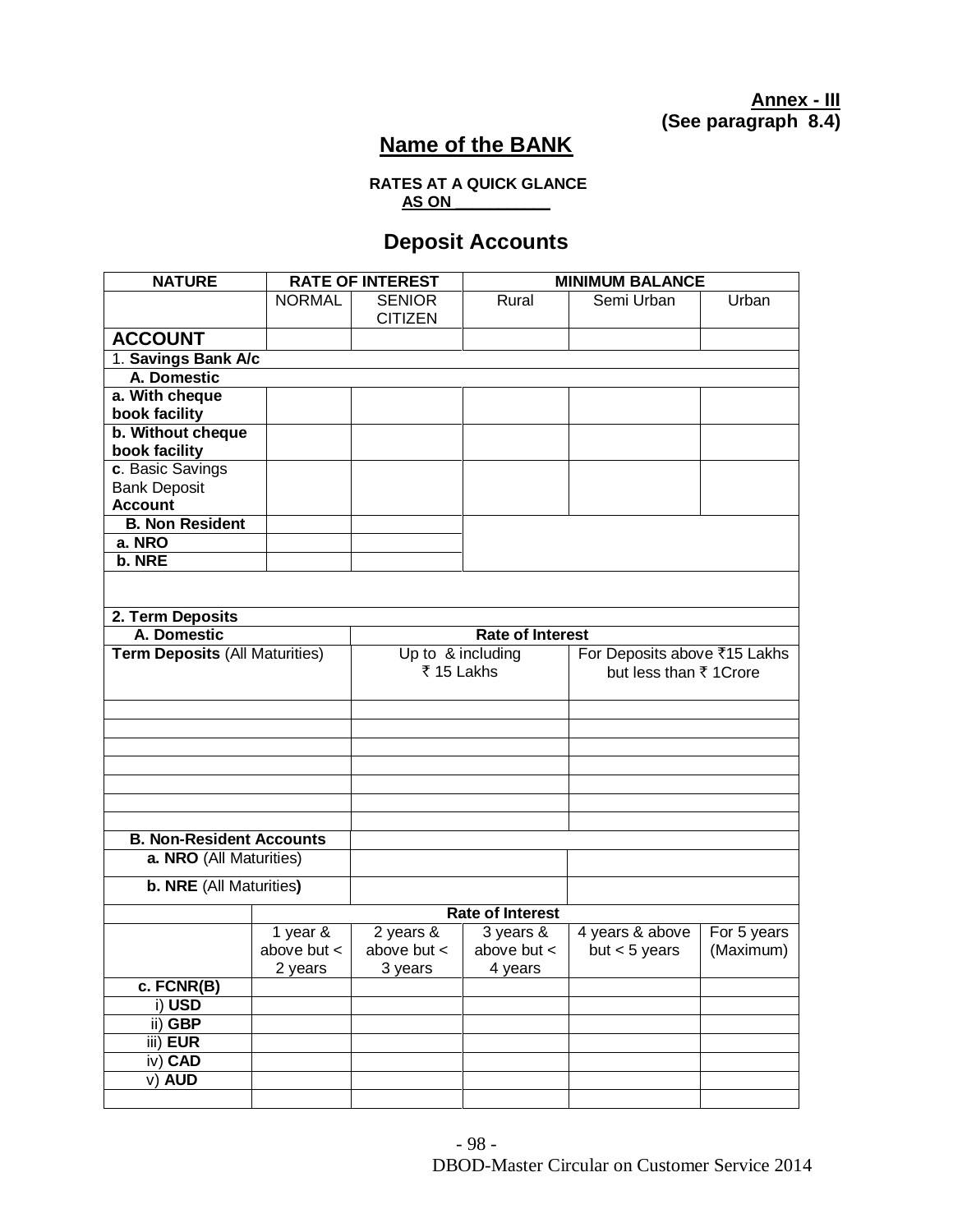## **LOANS**

|                          |                           |                  |                   |                  | Processing   |
|--------------------------|---------------------------|------------------|-------------------|------------------|--------------|
|                          |                           | Charges          |                   |                  |              |
| <b>LOANS</b>             |                           |                  |                   |                  |              |
| 1. Housing Loan          | Up to $\overline{\tau}$ _ | More than        | Above             | Above            |              |
|                          | lakhs                     | ₹ __ lakhs Up    | ₹__ lakhs Up      | ₹ lakhs          |              |
|                          |                           | to ₹_lakhs       | to ₹ lakhs        |                  |              |
| <b>Floating Category</b> |                           |                  |                   |                  |              |
| Up to 5 years            |                           |                  |                   |                  |              |
| More than 5 Yrs &        |                           |                  |                   |                  |              |
| up to 10 Yrs             |                           |                  |                   |                  |              |
| More than 10 Yrs         |                           |                  |                   |                  |              |
| <b>Fixed Category</b>    |                           |                  |                   |                  |              |
| Up to 5 years            |                           |                  |                   |                  |              |
| More than 5 Yrs &        |                           |                  |                   |                  |              |
| up to 10 Yrs             |                           |                  |                   |                  |              |
| More than 10 Yrs         |                           |                  |                   |                  |              |
|                          |                           |                  |                   |                  |              |
| 2. Personal Loan         |                           |                  |                   |                  |              |
| a) Consumer              |                           |                  |                   |                  |              |
| <b>Durable Loan</b>      |                           |                  |                   |                  |              |
| b) Senior Citizen        |                           |                  |                   |                  |              |
| <b>Loan Scheme</b>       |                           |                  |                   |                  |              |
| c) Personal Loan         |                           |                  |                   |                  |              |
| <b>Scheme</b>            |                           |                  |                   |                  |              |
| d)                       |                           |                  |                   |                  |              |
| 3. Vehicle Loan          |                           |                  |                   |                  |              |
| a. Two Wheeler           |                           |                  |                   |                  |              |
| Loans                    |                           |                  |                   |                  |              |
| b. Three Wheeler         |                           |                  |                   |                  |              |
| Loans                    |                           |                  |                   |                  |              |
| c. For New Cars          |                           |                  |                   |                  |              |
| d. For Old Cars          |                           |                  |                   |                  |              |
| 4. Educational           | Up to ₹4.00 lakhs         |                  | ₹4.00 lakhs up to |                  |              |
| Loans                    |                           |                  | ₹20 lakhs         |                  |              |
|                          | Repayable in              | Repayable in     | Repayable in      | Repayable in     | For studies  |
|                          | $_{-}$ years              | more than $_{-}$ | $\_$ years        | more than $_{-}$ | in India $=$ |
|                          |                           | years            |                   | years            |              |
|                          |                           |                  |                   |                  | For Studies  |
|                          |                           |                  |                   |                  | $Abroad =$   |
|                          |                           |                  |                   |                  |              |